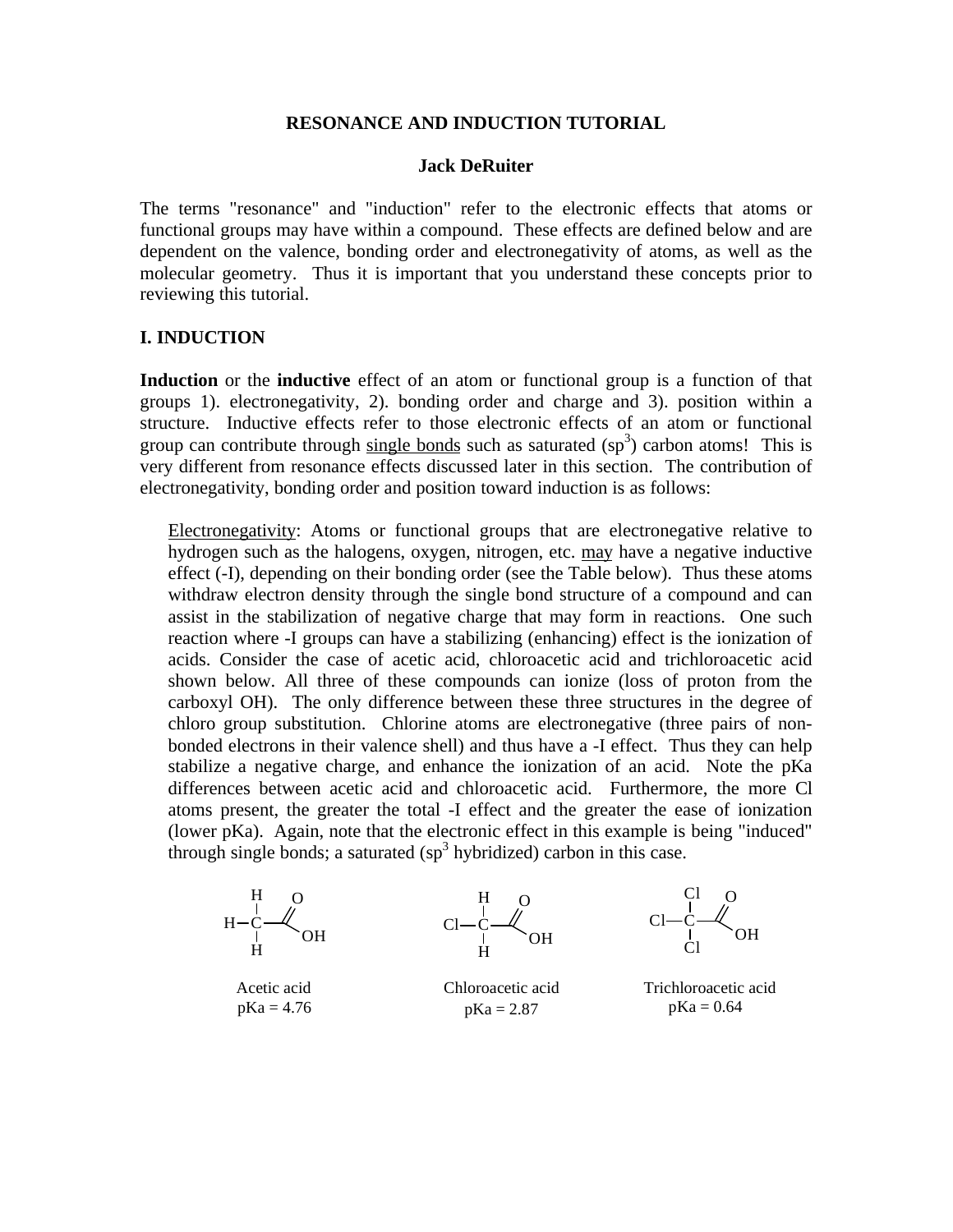Atoms or functional groups that are electron donating (hydrocarbons, anions) have a positive inductive effect  $(+1)$ . These groups can help stabilize positive charges in reactions such as protonation of bases.

- Bonding order and charge: As mentioned above, it is important to consider both the electronegativity and bonding order when analyzing the inductive potential of an atom. For example, oxygen in a hydroxyl group (OH) is electron withdrawing by induction (-I) because the oxygen atom is relatively electronegative and is uncharged in that bonding arrangement. However, oxygen in an "alkoxide" (O) structure is electron donating (+I) by induction because in this bonding order (a single bond to oxygen) it has an "excess" of electron density. Thus an OH group would help to stabilize a negative charge within a structure, while it's ionized form, the alkoxide, would stabilize a positive charge!
- Bonding position: The strength of the inductive effect produced by a particular atom or functional group is dependent on it's position within a structure. For example, the further from the site of ionization, the lower the inductive effect. This is illustrated in the example below where the acid with the chlorine atom positioned on a carbon atom nearer the reaction site (OH) is more acidic that the acid where the chlorine atom is positioned further away:



It is also important to understand the difference between inductive effects and resonance effects of a particular atom or functional group and the relationship to bonding position. For example, an oxygen atom in a hydroxy group (OH) is electron withdrawing by induction, but electron donating by resonance when placed in a position on the structure where resonance is possible This will be explained more fully below.

## **II. RESONANCE**

Resonance may be defined as bonding or sharing of electrons between more than two atoms (nuclei). Typical covalent and ionic bonding involves sharing (covalent) or transferring (ionic) electron pairs between two atoms as shown in the examples of ethane and sodium chloride below. In these examples the bonding electrons are **localized**:

$$
H H H - C - C - H
$$
  
\n
$$
H H - C - C - H
$$
  
\n
$$
H H
$$
  
\n
$$
Na^{\text{+}} - Cl
$$

Localized covalent bonds Localized ionic bond

Ethane Sodium Chloride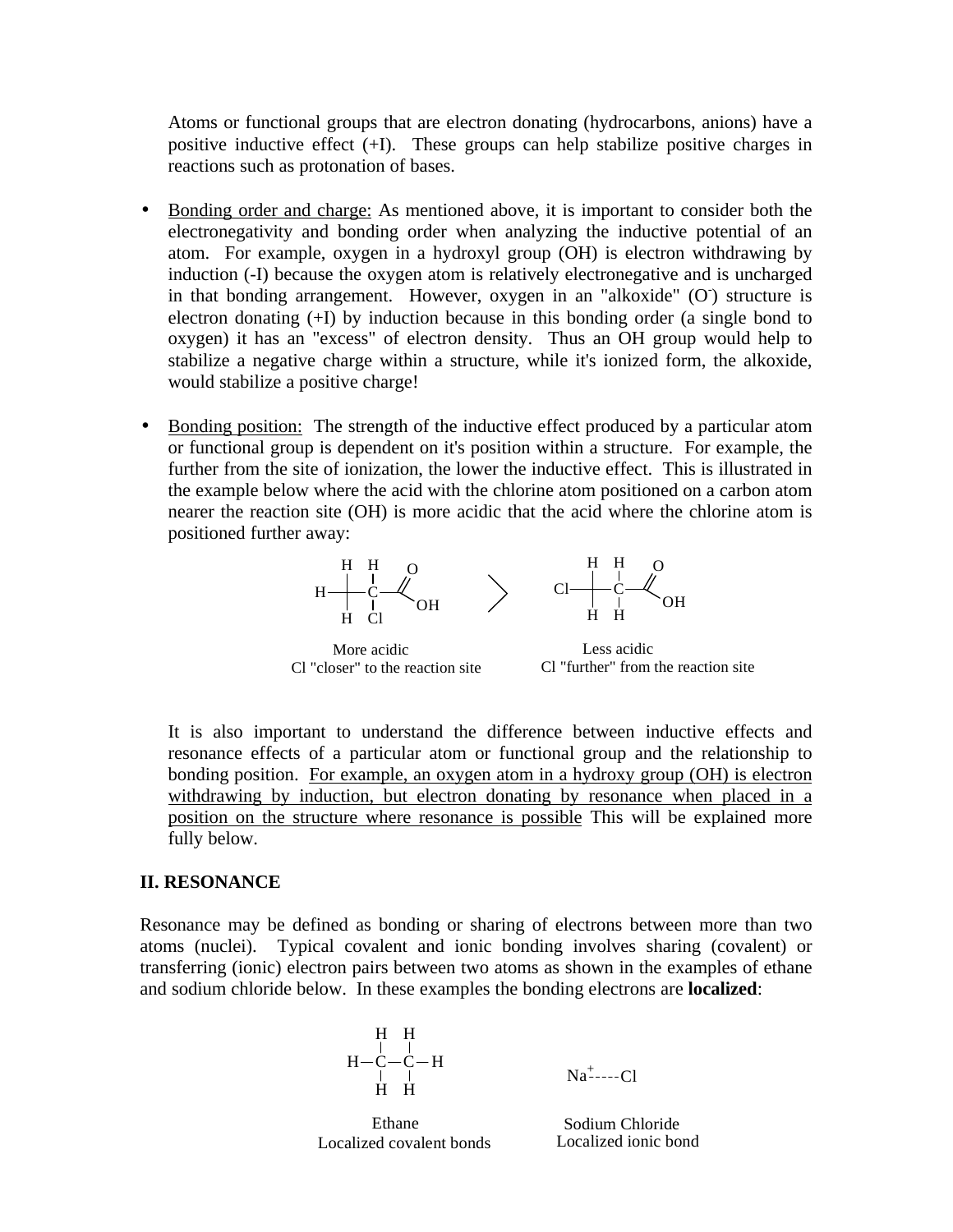| <b>Inductive Effects:</b>               | <b>Inductive Effects:</b> | <b>Resonance Effects</b>     | <b>Resonance Effects</b> |
|-----------------------------------------|---------------------------|------------------------------|--------------------------|
| <b>Electron-</b>                        | <b>Electron-Donating</b>  | <b>Electron</b>              | <b>Electron Donating</b> |
| <b>Withdrawing</b>                      |                           | Withdrawing                  |                          |
| $-NR_3^+$ -NH <sub>3</sub> <sup>+</sup> | $-C$<br>$-COO2$           | -COOR -COOH                  | $-OH$<br>$-OR$           |
| -COOH -COOR                             | $-CHR2$<br>$-CH3$         | -COR -CHO                    | $-NH_2$ $-NR_2$          |
|                                         | $-CH_2R$ $-CR_3$          |                              |                          |
| $-NO2$<br>$-CN$                         |                           | $-SO2R$ -SO <sub>2</sub> NHR | $-NHR2 - SH$             |
| -CHO -COR                               |                           | $-NO2$ -CN                   |                          |
| $-F$ -Cl -Br -I -CF <sub>3</sub>        |                           | -Ar                          |                          |
|                                         |                           |                              |                          |
|                                         |                           |                              |                          |
|                                         |                           |                              |                          |
| $-OH$ -OR                               |                           |                              |                          |
|                                         |                           |                              |                          |
| $-NH2$                                  |                           |                              |                          |
| $-SH$ $-SO2R$                           |                           |                              |                          |

**Resonance and Inductive Effects of Various Functional Groups**

Resonance differs from the two examples above in that it involves the sharing of electrons between more than two atoms via **delocalization**. The classical example of resonance is provided by the pi-bonding system of benzene. Benzene is a six membered ring composed of six  $sp^2$  hybridized carbon atoms in a plane and sharing 6 pi electrons. It can be represented by the "Kekule" structure shown below which suggests and "alternating" single bond-double bond bonding pattern. This representation does not really adequately reflect the true electronic character of benzene since, in reality, all six pi electrons are shared equally by the six carbons. Thus the "inscribed" circle representation may be more accurate (although it doesn't directly indicate the number of pi electrons:



The Kekule structure of benzene does represent the electronic and structural requirements for resonance. For resonance phenomena to exist a "conjugated" electronic system must be present and the atoms involved in this system must be coplanar or capable of adopting a coplanar conformation. The type of resonance effect exerted by an atom or functional group - electron donating  $(+R)$  or withdrawing  $(-R)$  is determined by the electronic nature of the group. Each of these characteristics/requirements of resonance are defined in more detail below:

• "Conjugation": An electronic configuration in which there is an alternating single bond-double (pi) bond pattern, or an atom with non-bonded electron pairs (or lacking an electron pair) bound to a double bond system. The alternating single bond-double (pi) bond pattern can be illustrated by butadiene. In this example the resonance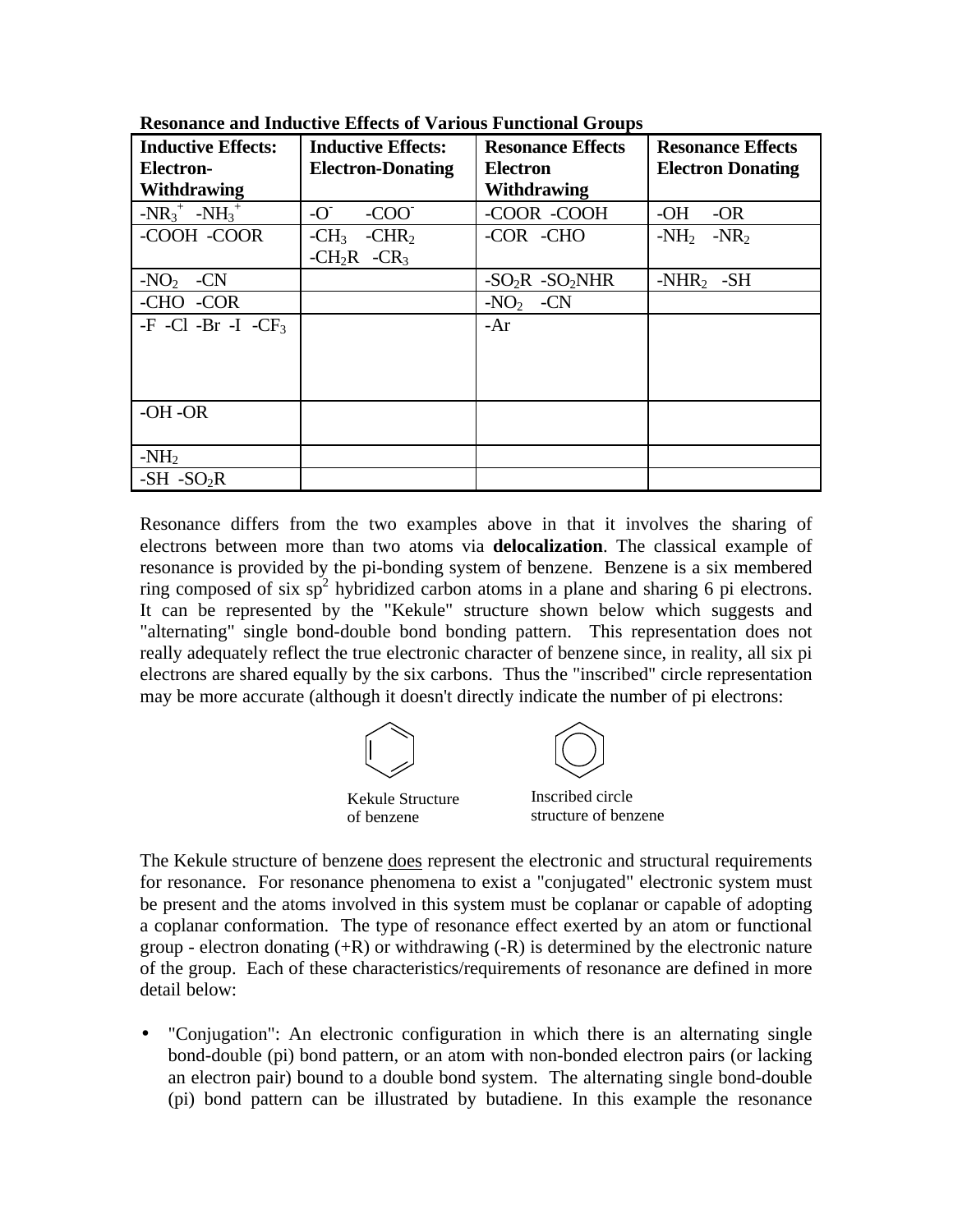structure shows that the electrons can be "shared" or delocalized (follow the arrows) creating a cationic and anionic center.:



Another example of the single bond-double bond resonance pattern is in  $\alpha$ ,  $\beta$ unsaturated carbonyl compounds. Here the difference in electronegativity between atoms in the pattern allows for a dipole and reactivity such as conjugate addition:



Examples of resonance resulting from atom with non-bonded electron pairs bound to a double bond system are shown below. Notice in each case below that that the "resonance phenomenon" involves an electron rich atom donating a pair of electrons to an electron deficient multiple bond system, and that in actually, the charges shown are distributed or delocalized over all of the atoms of conjugation. This resonance phenomenon is what makes carboxylic acids, and to a lesser extent phenols and protons alpha- to a carbonyl, acidic! The charged formed upon ionization can be stabilized through resonance delocalization!

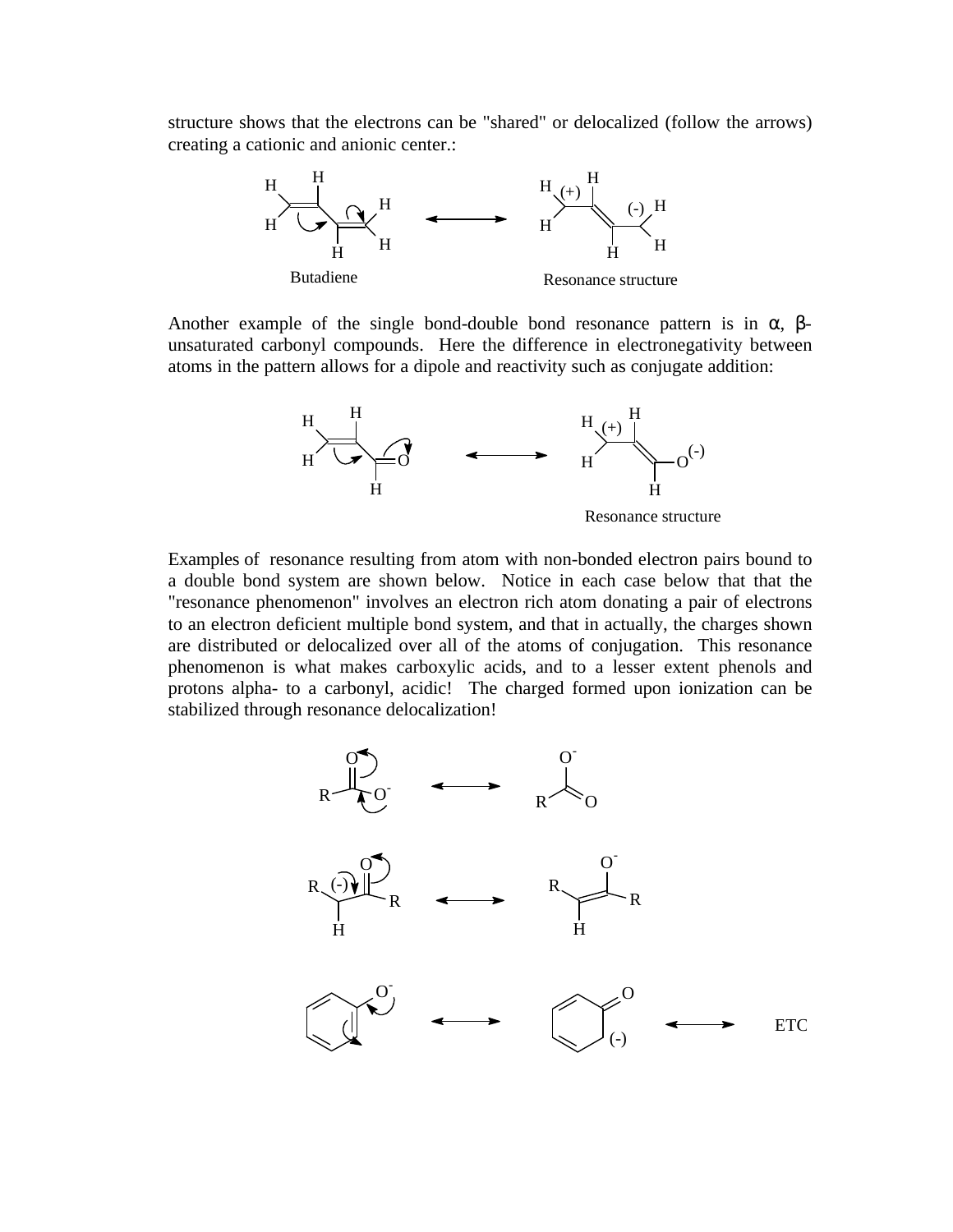Resonance can also occur in structural patterns where an atom deficient in an electron pair is bound to a double bonded system. Consider the case of the reaction of the "allyl chloride" compound below. This compound can ionize by loss of Cl (a good leaving group) because the charge of the resulting carbocation is stabilized by resonance delocalization of the pi (double bond) electrons. The same is true for benzyl alcohols as shown below. Benzyl alcohols can ionize because the resulting carbocation charge can be delocalized throughout the benzene ring via resonance:



In every case above, resonance was possible because of an electronic configuration in which there is an alternating single bond-double (pi) bond pattern, or an atom with non-bonded electron pairs (or lacking an electron pair) bound to a double bond system. It is important to realize that resonance is not possible when such an electronic configuration is NOT possible. Consider the examples below. In the first example (1) resonance is not possible because the two double bonds are separated by MORE THAN on single bond. In the second example the negatively charged atom is separated from the double bond by more than one single bond and in example (3) the charge is separated from the C=C by more than a single double bond.



In summary, in order for resonance phenomena to occur, there must be a structural pattern characterized by the following general structures.

$$
-W=X-Y=Z
$$
\n
$$
-W=X-Y
$$
\nConjugated "diene" Conjugated anion  
\nConjugated *ext*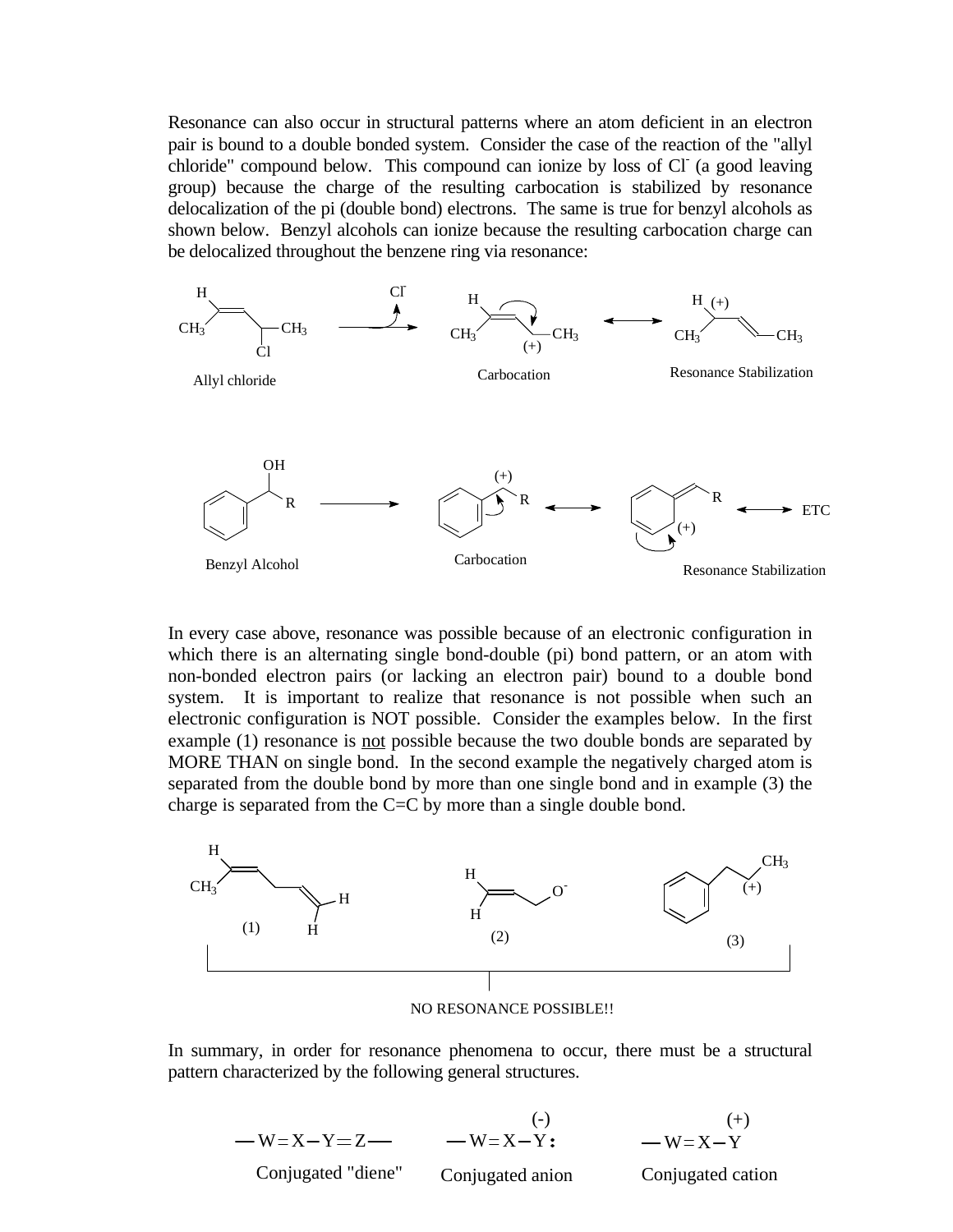• Coplanarity: In order for resonance to occur, the atoms involved in "sharing" electrons (the atoms over which the electrons are delocalized) must be able to adopt a coplanar conformation. In order for electrons to be delocalized over more than two atoms, the pi orbitals of these atoms must exist in the same plane so they can overlap. This can only occur if the atoms and orbitals involved are in the same plane:



One prominent example of the requirement for coplanarity for resonance in drug science is derived from amide chemistry. Typically amides are somewhat resistant to hydrolysis because the amide nitrogen atom can donate electron density by resonance to the adjacent carbonyl and thereby reduce its electrophilicity (reactivity) toward hydrolytic nucleophiles. In order for this resonance stabilization to occur, the N-C=O atoms must be capable of existing in the same plane so their pi-orbitals can overlap:



Resonance stabilization of amides

In amides where coplanarity is not possible, as in the beta-lactam antibiotics (penicillins), resonance stabilization cannot occur. In these compounds the bicyclic ring structure does not allow the amide N-C=O atoms to exist in the same plane. Thus resonance donation by N is not possible and these amides are more reactive than 'typical" amides where coplanarity allows for resonance stabilization:



Beta-lactam amides: Non-coplanar

• Electron donating (+R) and Withdrawing (-R) Groups: electron donating and withdrawing groups by resonance are listed in the table on a previous page. Note that electron donors  $(+R)$  have at least one pair of non-bonded electrons on the atom involved in resonance (OH, OR, NRR, SR, etc.). As a result, +R groups can facilitate reactions that involve the formation of cations, and enhance the basicity of amines. This is illustrated in the examples below: